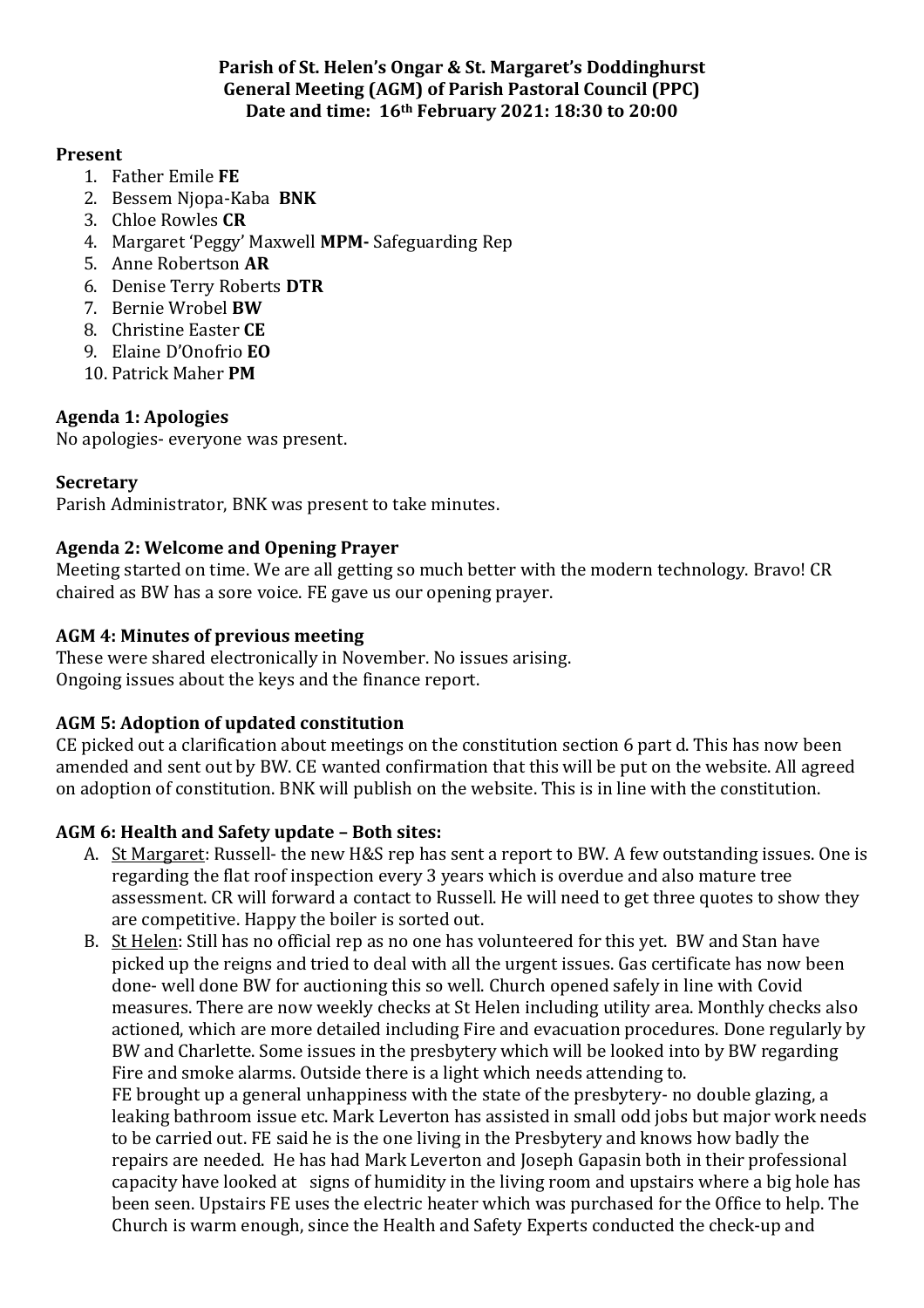ensured that our building is safe. The combination of humidity and the cold weather and the poor state of the building are helping to costs to increase, making the costs of heating bills expensive. The diocese does not have a list of contractors .The debt is borne by the Church and we are loaned the money by the diocese. BW volunteered Stan to have a look but BNK clarified that FE issues are more in line with a major refurb. BW will still check in line with H&S guidelines. CR offered her services on this if needed.

## **AGM 7: Lent and Easter Services**

- 1) BW sent out mailing to local publications with services. Discussion about children doing a design for the parish in place of Easter blessings. We cannot post things through letterboxes. We can email to individuals. We encourage little or no literature to be picked up CR suggested she could run the competition as she has a list. Congratulations to CR on the Christmas activity. A selection of all pictures could be included in a collage and put on at Easter. Deadline week before Palm Sunday – 21st March 2021. This will be advertised in the newsletter. We try to discourage things in the church so perhaps a collage can be put up on display. CR offered Easter eggs but we will not be doing so this year in line with Covid restrictions. BNK highlighted the climate and adhering to the distancing in person, items, no mass books, leaflets, posters to limit touching to the bare minimum.
- 2) Still unsure as to the format of Easter services so we will not be advertising the Easter services especially with restrictions in place. A ticket system as at Christmas will be used to assign places to parishioners. BW will seek what system Brendan is using. Brendan is on the mend after some ill-health. AR asked about palms on Palm Sunday but we are unsure if this will be allowed. We watch and see the guidelines from the Church. Good Friday is at St Margaret as it can accommodate more people. No washing of feet on Maundy Thursday and sprinkling of ashes on Ash Wednesday. Charlette kindly sent the document to FE.

## **AGM 8: Evangelisation**

## Reaching out to those not attending Church

FE is concerned about reaching those who are not attending.. How do the community receive their information and how can we surmount this obstacle. BW mentioned the Lenten service, Sundays at 7pm. This is advertised to all 43 email addresses who agreed to the mailing. Also the newsletter is emailed, published on the parish website and is followed by parishioners Reaching out to the wider community

BW noted this is challenging during Covid. Ongar news, the link in Doddinghurst (which has been suspended during the pandemic) and other local circulations are publishing our details. FE says it is challenging to reach others. MPM has compiled a list of contributors to Ongar news for the year to Feb 2022. She is proof-reading the articles and impressed with them all. A right balance has been struck. BW said the local care homes have been very appreciative of SVP efforts especially at Christmas. These are all examples of the evangelisation of the Catholic Church. AR enquired about Walk of Witness but it is uncertain at this time. We will keep an eye on the news on all these. CR pointed out by 22 March we will have more guidelines. Adrian will keep us informed on all Churches Together activities and is open to any suggestions we send his way.

# **AGM 9: Finance Report**

There have been no Finance meetings due to the limitations in place but Rob H is keeping an eye on the finances. BW read out the balance on our account. There is a debt amount of £12174.17 as at 5th February 2021.

This is actually not as bad as it could have been as we received the Gift Aid Claim from the HMRC to the sum £10,020.45 which is submitted annually. The Standing orders have really been a lifeline for our parish and have been coming in religiously. Weekly takings are understandably down with lower mass numbers and more hardships being experienced by our parish community. Also the hall is closed and rental income is much lower. Costs associated with the pandemic are also higher. AR asked